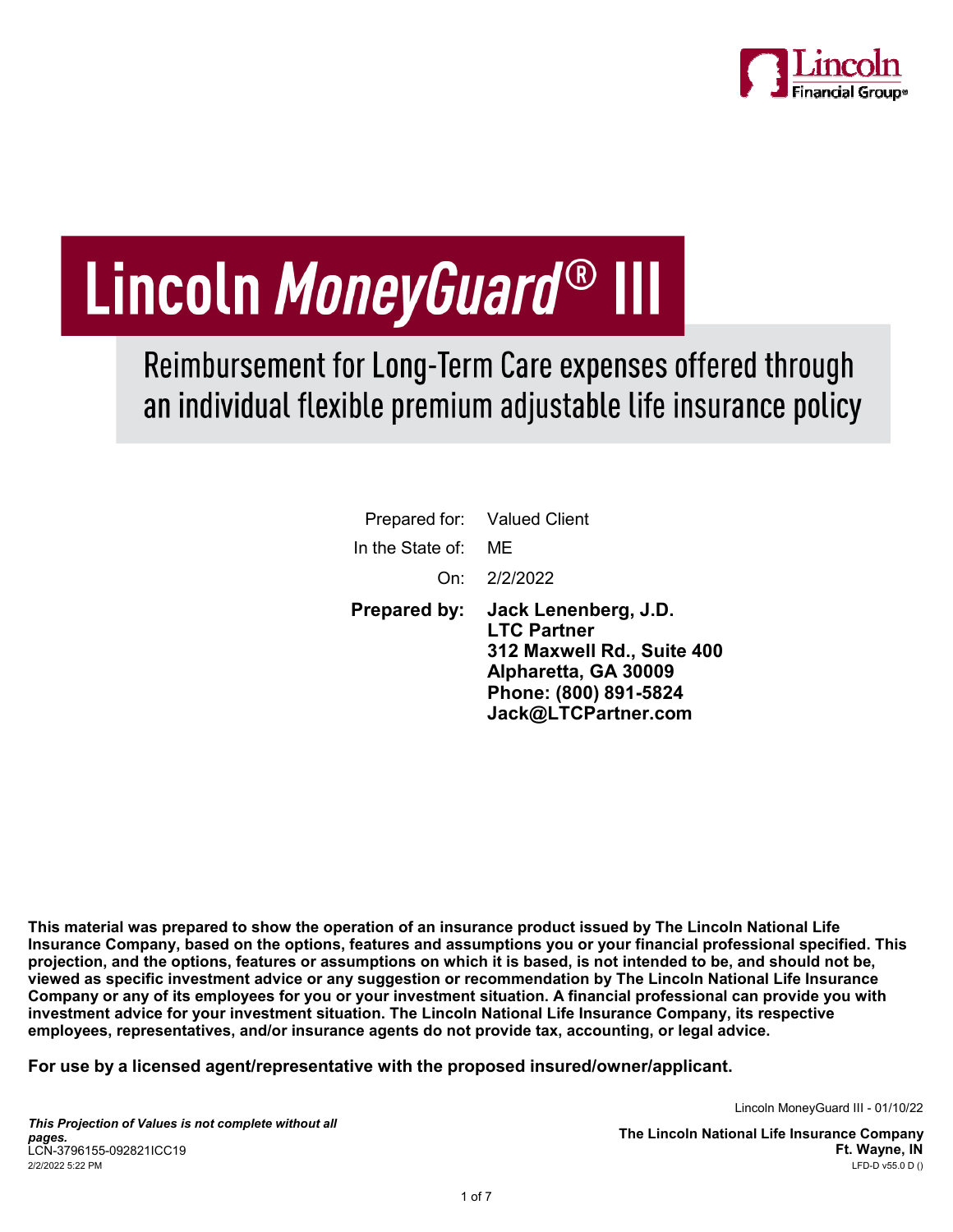

# Understanding Your Projection of Values

Year: The policy year beginning with the effective date of the policy.

Age: The insured's age at the beginning of the policy year shown.

Surrender Value: The amount you will receive for fully surrendering the contract. The amount shown is the value on the last day of the policy year. Surrender charges will apply in the event that the cash surrender value is greater than the Return of Premium Benefit. The initial surrender charge decreases, eventually reaching zero at the end of year 10.

Return of Premium Provision (ROP): The amount available upon surrender of the contract. This amount varies based on the return of premium choice selected, and premiums paid at time of surrender.

Death Benefit: The amount payable upon death. The amount shown is the value on the last day of the policy year. The Death Benefit may be higher than the Specified Amount due to the Minimum Required Death Benefit provision, please see the contract for details.

Long-Term Care Benefit Limits: The amount available for reimbursement of costs incurred for Qualified Long-Term Care expenses.

## Things to Know

This is a Projection of Values for Lincoln *MoneyGuard*® III which is an Individual Flexible Premium Adjustable Life Insurance policy issued by The Lincoln National Life Insurance Company, Fort Wayne, IN on Policy Form ICC19-MG890, with a Long-Term Care Benefits Rider (LTCBR) on Rider Form ICC19LTCBR-890, a Terminal Illness Acceleration of Death Benefit Rider on Form ICC19TIR-891, and a Value Protection Endorsement on Form ICC19END-10534.

THIS IS A LIFE INSURANCE POLICY PROJECTION OF VALUES AND NOT A CONTRACT. ACTUAL RESULTS MAY VARY FROM THE VALUES SHOWN IN THIS PROJECTION OF VALUES. POLICY LIMITATIONS AND EXCLUSIONS ARE DESCRIBED IN THE OUTLINE OF COVERAGE THAT ACCOMPANIES THIS PROJECTION OF VALUES. GUARANTEES ARE SUBJECT TO THE FINANCIAL STRENGTH OF THE LINCOLN NATIONAL LIFE INSURANCE COMPANY.

Lincoln Financial Group is the marketing name for Lincoln National Corporation and its affiliates. Affiliates are separately responsible for their own financial and contractual obligations.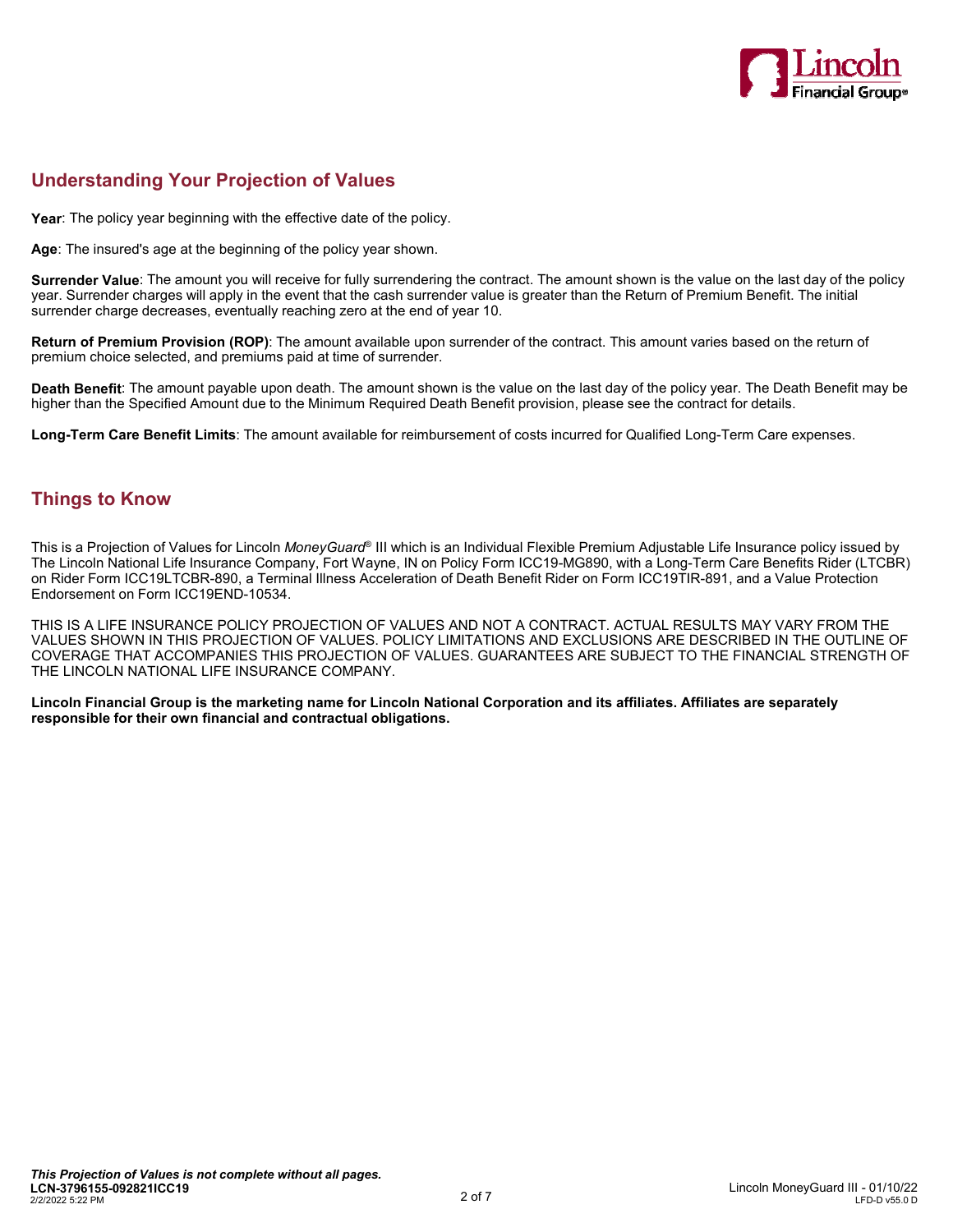

## Lincoln MoneyGuard® III provides expense reimbursement for Qualified Long-Term Care expenses including:

| - Adult day care<br>- Nursing home care services                                                          | $-$ Home health care<br>- Assisted living | - Transitional care assistance<br>- Hospice services<br>- Alternative care services<br>- Caregiver training                                                                     |
|-----------------------------------------------------------------------------------------------------------|-------------------------------------------|---------------------------------------------------------------------------------------------------------------------------------------------------------------------------------|
| <b>Single Premium Amount</b>                                                                              | \$100,000                                 | This projection of values assumes premiums are paid as shown. The<br>premium amount is received on the policy effective date.                                                   |
| Long-Term Care Benefit Limits:<br><b>Initial Monthly</b><br><b>Initial Annual</b><br><b>Initial Total</b> | \$4,820<br>\$57,844<br>\$374,157          | These are the initial amounts available for expense reimbursement for<br>Qualified Long-Term Care Services, subject to rider terms and<br>conditions.                           |
| <b>Inflation Option</b>                                                                                   | 3% Compound                               | The inflation option will automatically increase the monthly rider<br>amount by 3% annually. Increased benefit amounts are shown in the<br>LTC Benefit column on page 4 herein. |
| Minimum Long-Term Care<br><b>Benefit Duration</b>                                                         | 6 years                                   | Reimbursements for Qualified Long-Term Care Services, are<br>available, based on the selected duration:<br>Long-Term Care Benefits Rider (LTCBR): 6 years                       |
| <b>Deductible Period</b>                                                                                  | <b>None</b>                               | There is no deductible period. Benefits are payable on the first day of<br>care for eligible claims.                                                                            |
| <b>Initial Specified Amount</b>                                                                           | \$125,328                                 | The Specified Amount is set at issue. Long-Term Care<br>reimbursements reduce the Specified Amount on a dollar-for-dollar<br>basis.                                             |
| <b>Initial Residual Death Benefit</b>                                                                     | \$6,266                                   | The minimum death benefit if Long-Term Care reimbursements have<br>reduced the Specified Amount.                                                                                |
| <b>Return of Premium</b>                                                                                  | \$70,000                                  | If the policy is surrendered there will be a Return of Premium value<br>available. The Return of Premium value is reduced by any debt,<br>withdrawals and claims received.      |
| LTC Benefits Rider Charge *                                                                               | \$571.85/mth                              | LTCBR charge is \$571.85 per month for 10 years.<br>* These are not additional premiums; the LTC Rider Charge is deducted from<br>the Gross Cash Value.                         |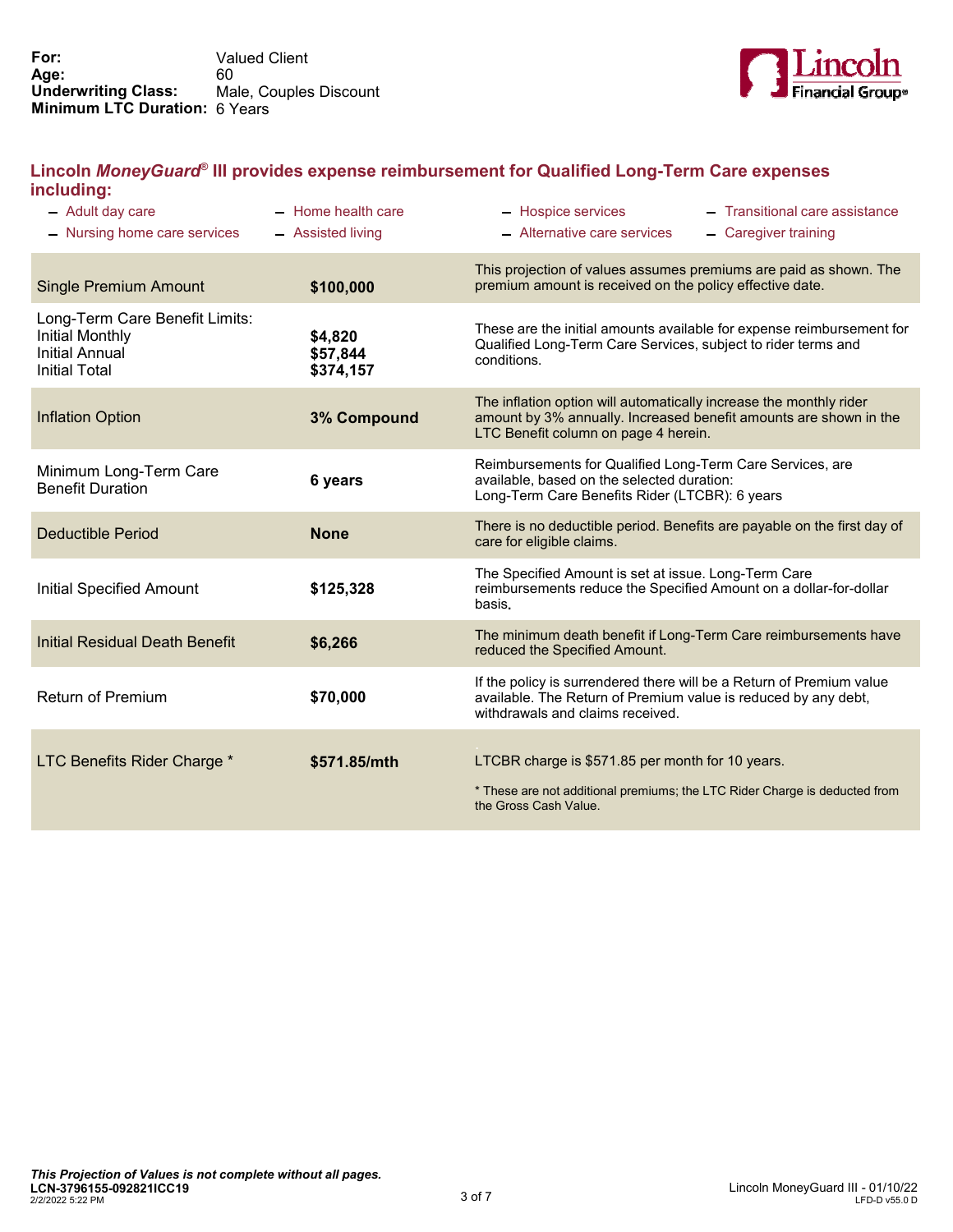

## ALL VALUES AND BENEFITS SHOWN ARE GUARANTEED (1)

|                         |     |                                  |                              |                                       |        | <b>Long-Term Care Reimbursement</b><br><b>Benefit Limits (2)</b> |               |                |        |
|-------------------------|-----|----------------------------------|------------------------------|---------------------------------------|--------|------------------------------------------------------------------|---------------|----------------|--------|
|                         |     |                                  |                              |                                       |        | 3% Compound Interest                                             |               |                |        |
| <b>Policy</b><br>Year   | Age | <b>Planned</b><br><b>Premium</b> | <b>Surrender</b><br>Value(3) | <b>Death Benefit</b><br><b>Amount</b> | IRR(4) | <b>Total</b>                                                     | <b>Annual</b> | <b>Monthly</b> | IRR(5) |
| 1                       | 60  | 100,000                          | 73,391                       | 143,573                               | 43.6%  | 374,157                                                          | 57,844        | 4,820          | 56.1%  |
| $\overline{\mathbf{c}}$ | 61  | 0                                | 70,000                       | 128,510                               | 13.4%  | 385,382                                                          | 59,579        | 4,965          | 38.8%  |
| 3                       | 62  | 0                                | 70,000                       | 125,328                               | 7.8%   | 396,943                                                          | 61,366        | 5,114          | 30.3%  |
| 4                       | 63  | 0                                | 70,000                       | 125,328                               | 5.8%   | 408,852                                                          | 63,207        | 5,267          | 25.2%  |
| 5                       | 64  | $\mathbf 0$                      | 70,000                       | 125,328                               | 4.6%   | 421,118                                                          | 65,104        | 5,425          | 21.8%  |
| 6                       | 65  | $\pmb{0}$                        | 70,000                       | 125,328                               | 3.8%   | 433,751                                                          | 67.057        | 5,588          | 19.3%  |
| $\overline{7}$          | 66  | $\pmb{0}$                        | 70,000                       | 125,328                               | 3.3%   | 446,764                                                          | 69,069        | 5,756          | 17.4%  |
| 8                       | 67  | $\mathbf 0$                      | 70,000                       | 125,328                               | 2.9%   | 460,168                                                          | 71,141        | 5,928          | 15.9%  |
| 9                       | 68  | $\pmb{0}$                        | 70,000                       | 125,328                               | 2.5%   | 473,974                                                          | 73,275        | 6,106          | 14.6%  |
| 10                      | 69  | $\mathbf 0$                      | 70,000                       | 125,328                               | 2.3%   | 488,193                                                          | 75,473        | 6,289          | 13.6%  |
| 11                      | 70  | $\pmb{0}$                        | 70,000                       | 125,328                               | 2.1%   | 502,839                                                          | 77,738        | 6,478          | 12.8%  |
| 12                      | 71  | 0                                | 70,000                       | 125,328                               | 1.9%   | 517,925                                                          | 80,070        | 6,672          | 12.1%  |
| 13                      | 72  | $\pmb{0}$                        | 70,000                       | 125,328                               | 1.8%   | 533,463                                                          | 82,472        | 6,873          | 11.5%  |
| 14                      | 73  | $\pmb{0}$                        | 70,000                       | 125,328                               | 1.6%   | 549,468                                                          | 84,946        | 7,079          | 10.9%  |
| 15                      | 74  | $\mathbf 0$                      | 70,000                       | 125,328                               | 1.5%   | 565,952                                                          | 87,495        | 7,291          | 10.5%  |
| 16                      | 75  | $\mathsf 0$                      | 70,000                       | 125,328                               | 1.4%   | 582,931                                                          | 90,120        | 7,510          | 10.0%  |
| 17                      | 76  | $\mathbf 0$                      | 70,000                       | 125,328                               | 1.3%   | 600,419                                                          | 92,823        | 7,735          | 9.7%   |
| 18                      | 77  | $\mathbf 0$                      | 70,000                       | 125,328                               | 1.3%   | 618,431                                                          | 95,608        | 7,967          | 9.3%   |
| 19                      | 78  | $\mathbf 0$                      | 70,000                       | 125,328                               | 1.2%   | 636,984                                                          | 98,476        | 8,206          | 9.0%   |
| 20                      | 79  | $\pmb{0}$                        | 70,000                       | 125,328                               | 1.1%   | 656,095                                                          | 101,431       | 8,453          | 8.7%   |
| 21                      | 80  | $\mathsf 0$                      | 70,000                       | 125,328                               | 1.1%   | 675,778                                                          | 104,474       | 8,706          | 8.5%   |
| 22                      | 81  | 0                                | 70,000                       | 125,328                               | 1.0%   | 696,052                                                          | 107,608       | 8,967          | 8.3%   |
| 23                      | 82  | 0                                | 70,000                       | 125,328                               | 1.0%   | 716,933                                                          | 110,836       | 9,236          | 8.0%   |
| 24                      | 83  | $\pmb{0}$                        | 70,000                       | 125,328                               | 1.0%   | 738,442                                                          | 114,161       | 9,513          | 7.8%   |
| 25                      | 84  | 0                                | 70,000                       | 125,328                               | 0.9%   | 760,596                                                          | 117,586       | 9,799          | 7.7%   |
| 26                      | 85  | $\pmb{0}$                        | 70,000                       | 125,328                               | 0.9%   | 783,414                                                          | 121,114       | 10,093         | 7.5%   |
| 27                      | 86  | $\pmb{0}$                        | 70,000                       | 125,328                               | 0.8%   | 806,917                                                          | 124,747       | 10,396         | 7.3%   |
| 28                      | 87  | $\mathsf 0$                      | 70,000                       | 125,328                               | 0.8%   | 831,124                                                          | 128,490       | 10,707         | 7.2%   |
| 29                      | 88  | 0                                | 70,000                       | 125,328                               | 0.8%   | 856,059                                                          | 132,345       | 11,029         | 7.1%   |
| 30                      | 89  | $\Omega$                         | 70,000                       | 125,328                               | 0.8%   | 881,741                                                          | 136,315       | 11,360         | 6.9%   |

(1) Projection values based on guaranteed policy charges and guaranteed minimum credited rate. No-Lapse Protection provided by the Value Protection Endorsement. This projection assumes all planned premiums paid on due date.

(2) Total benefit limits for reimbursement of Qualified Long-Term Care Services. These values assume the monthly maximum is used for the entire duration selected and the Long-Term Care value will continue to increase on each policy anniversary as a result of the inflation option chosen. The monthly benefit shown is the amount available for the first 12 months of care.

(3) The amount paid on surrender reflects any Return of Premium.

(4) Internal Rate of Return on the Death Benefit Amount. IRR column is blank in years where IRR calculation is unavailable.

(5) Internal Rate of Return on the Total LTC Benefits. IRR column is blank in years where IRR calculation is unavailable.

This Projection of Values is not complete without all pages.

2/2/2022 5:22 PM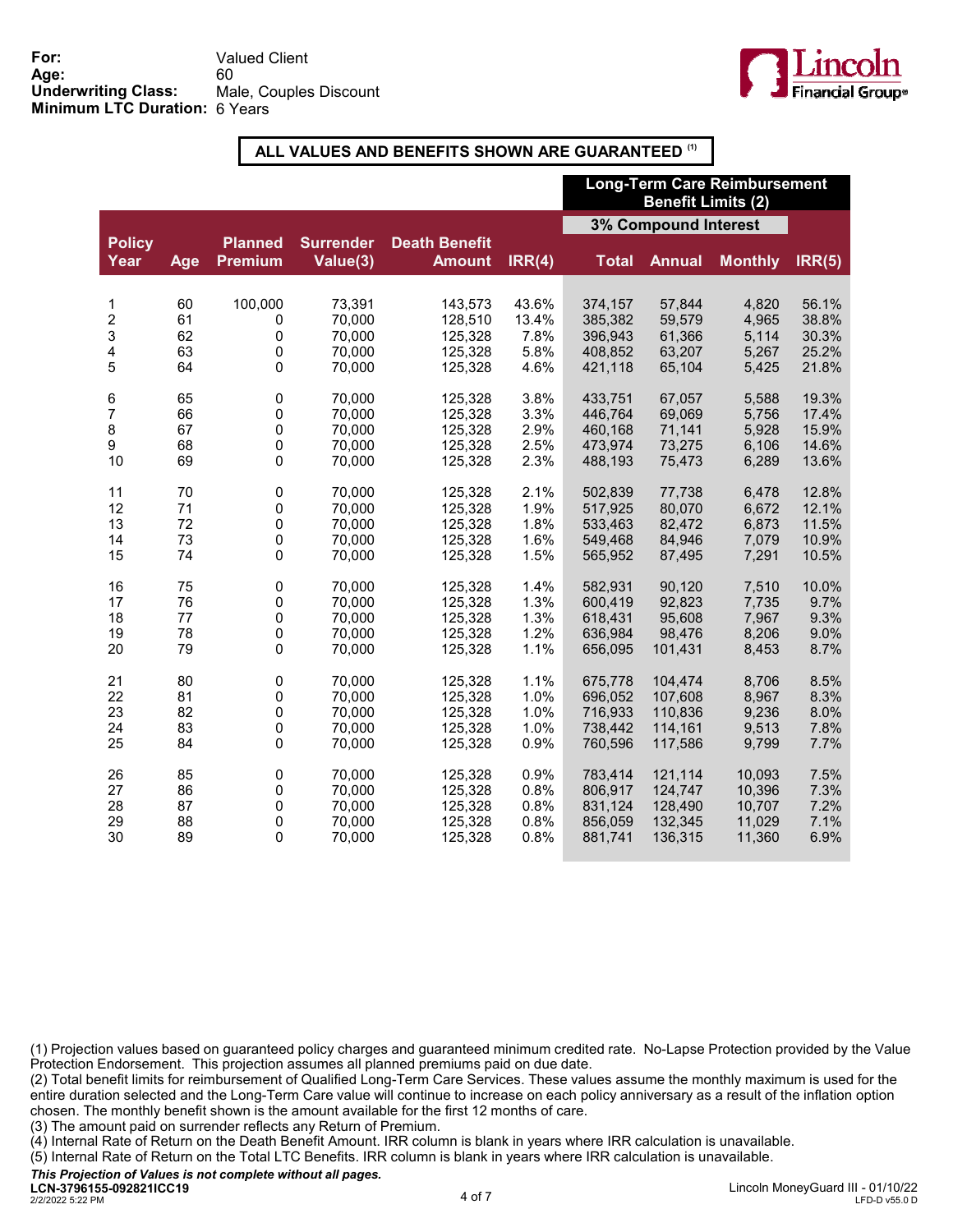

## ALL VALUES AND BENEFITS SHOWN ARE GUARANTEED (1)

|                       |     |                                  |                              |                                       |        | <b>Long-Term Care Reimbursement</b><br><b>Benefit Limits (2)</b> |               |                |        |
|-----------------------|-----|----------------------------------|------------------------------|---------------------------------------|--------|------------------------------------------------------------------|---------------|----------------|--------|
|                       |     |                                  |                              |                                       |        | <b>3% Compound Interest</b>                                      |               |                |        |
| <b>Policy</b><br>Year | Age | <b>Planned</b><br><b>Premium</b> | <b>Surrender</b><br>Value(3) | <b>Death Benefit</b><br><b>Amount</b> | IRR(4) | <b>Total</b>                                                     | <b>Annual</b> | <b>Monthly</b> | IRR(5) |
| 31                    | 90  | 0                                | 70,000                       | 125,328                               | 0.7%   | 908,193                                                          | 140,404       | 11,700         | 6.8%   |
| 32                    | 91  | 0                                | 70,000                       | 125,328                               | 0.7%   | 935,440                                                          | 144,617       | 12,051         | 6.7%   |
| 33                    | 92  | 0                                | 70,000                       | 125,328                               | 0.7%   | 963,504                                                          | 148,955       | 12,413         | 6.6%   |
| 34                    | 93  | 0                                | 70,000                       | 125,328                               | 0.7%   | 992,409                                                          | 153.424       | 12,785         | 6.5%   |
| 35                    | 94  | 0                                | 70,000                       | 125,328                               | 0.7%   | 1,022,181                                                        | 158,027       | 13,169         | 6.4%   |
| 36                    | 95  | 0                                | 70,000                       | 125,328                               | 0.6%   | 1,052,847                                                        | 162.768       | 13,564         | 6.3%   |
| 37                    | 96  | 0                                | 70,000                       | 125,328                               | 0.6%   | 1,084,433                                                        | 167.651       | 13,971         | 6.2%   |
| 38                    | 97  | 0                                | 70,000                       | 125,328                               | 0.6%   | 1,116,966                                                        | 172,680       | 14,390         | 6.1%   |
| 39                    | 98  | 0                                | 70,000                       | 125,328                               | 0.6%   | 1,150,476                                                        | 177,861       | 14,822         | 6.1%   |
| 40                    | 99  | 0                                | 70,000                       | 125,328                               | 0.6%   | 1,184,990                                                        | 183,197       | 15,266         | 6.0%   |
| 41                    | 100 | 0                                | 70,000                       | 125,328                               | 0.6%   | 1,220,541                                                        | 188,693       | 15,724         | 5.9%   |
| 42                    | 101 | 0                                | 70,000                       | 125,328                               | 0.5%   | 1,257,158                                                        | 194,353       | 16,196         | 5.9%   |
| 43                    | 102 | 0                                | 70,000                       | 125,328                               | 0.5%   | 1,294,873                                                        | 200,184       | 16,682         | 5.8%   |
| 44                    | 103 | 0                                | 70,000                       | 125,328                               | 0.5%   | 1,333,720                                                        | 206,190       | 17,182         | 5.7%   |
| 45                    | 104 | 0                                | 70,000                       | 125,328                               | 0.5%   | 1,373,732                                                        | 212,376       | 17,698         | 5.7%   |
| 46                    | 105 | 0                                | 70,000                       | 125,328                               | 0.5%   | 1,414,944                                                        | 218,747       | 18,229         | 5.6%   |
| 47                    | 106 | 0                                | 70,000                       | 125,328                               | 0.5%   | 1,457,393                                                        | 225,309       | 18,776         | 5.6%   |
| 48                    | 107 | 0                                | 70,000                       | 125,328                               | 0.5%   | 1,501,115                                                        | 232,069       | 19,339         | 5.5%   |
| 49                    | 108 | 0                                | 70,000                       | 125,328                               | 0.5%   | 1,546,149                                                        | 239,031       | 19,919         | 5.5%   |
| 50                    | 109 | 0                                | 70,000                       | 125,328                               | 0.5%   | 1,592,534                                                        | 246,202       | 20,517         | 5.4%   |
| 51                    | 110 | 0                                | 70,000                       | 125,328                               | 0.4%   | 1,640,310                                                        | 253,588       | 21,132         | 5.4%   |
| 52                    | 111 | 0                                | 70,000                       | 125,328                               | 0.4%   | 1,689,519                                                        | 261,195       | 21,766         | 5.3%   |
| 53                    | 112 | 0                                | 70,000                       | 125,328                               | 0.4%   | 1,740,205                                                        | 269,031       | 22,419         | 5.3%   |
| 54                    | 113 | 0                                | 70,000                       | 125,328                               | 0.4%   | 1,792,411                                                        | 277,102       | 23,092         | 5.2%   |
| 55                    | 114 | 0                                | 70,000                       | 125,328                               | 0.4%   | 1,846,184                                                        | 285,415       | 23,785         | 5.2%   |
| 56                    | 115 | 0                                | 70,000                       | 125,328                               | 0.4%   | 1,901,570                                                        | 293,978       | 24,498         | 5.2%   |
| 57                    | 116 | 0                                | 70,000                       | 125,328                               | 0.4%   | 1,958,617                                                        | 302,797       | 25,233         | 5.1%   |
| 58                    | 117 | 0                                | 70,000                       | 125,328                               | 0.4%   | 2,017,376                                                        | 311,881       | 25,990         | 5.1%   |
| 59                    | 118 | 0                                | 70,000                       | 125,328                               | 0.4%   | 2,077,898                                                        | 321,238       | 26,770         | 5.1%   |
| 60                    | 119 | $\Omega$                         | 70,000                       | 125,328                               | 0.4%   | 2,140,235                                                        | 330,875       | 27,573         | 5.0%   |

(1) Projection values based on guaranteed policy charges and guaranteed minimum credited rate. No-Lapse Protection provided by the Value Protection Endorsement. This projection assumes all planned premiums paid on due date.

(2) Total benefit limits for reimbursement of Qualified Long-Term Care Services. These values assume the monthly maximum is used for the entire duration selected and the Long-Term Care value will continue to increase on each policy anniversary as a result of the inflation option chosen. The monthly benefit shown is the amount available for the first 12 months of care.

(3) The amount paid on surrender reflects any Return of Premium.

(4) Internal Rate of Return on the Death Benefit Amount. IRR column is blank in years where IRR calculation is unavailable.

(5) Internal Rate of Return on the Total LTC Benefits. IRR column is blank in years where IRR calculation is unavailable.

This Projection of Values is not complete without all pages.

2/2/2022 5:22 PM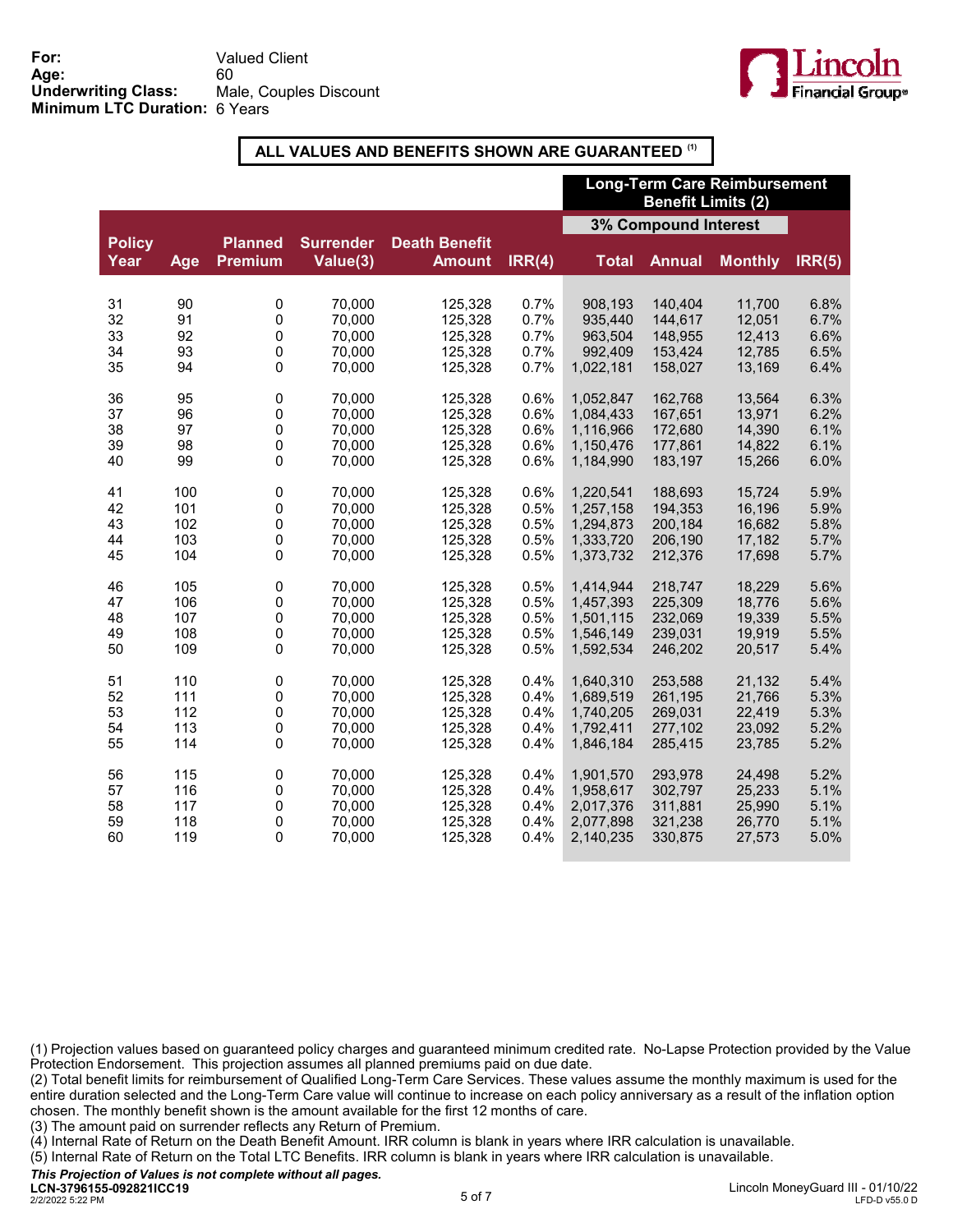

## ALL VALUES AND BENEFITS SHOWN ARE GUARANTEED (1)

|                       |     |                                  |                              |                                       |        | <b>Long-Term Care Reimbursement</b><br><b>Benefit Limits (2)</b> |               |                |        |
|-----------------------|-----|----------------------------------|------------------------------|---------------------------------------|--------|------------------------------------------------------------------|---------------|----------------|--------|
|                       |     |                                  |                              |                                       |        | <b>3% Compound Interest</b>                                      |               |                |        |
| <b>Policy</b><br>Year | Age | <b>Planned</b><br><b>Premium</b> | <b>Surrender</b><br>Value(3) | <b>Death Benefit</b><br><b>Amount</b> | IRR(4) | Total                                                            | <b>Annual</b> | <b>Monthly</b> | IRR(5) |
|                       |     |                                  |                              |                                       |        |                                                                  |               |                |        |
| 61                    | 120 | 0                                | 70.000                       | 125.328                               | 0.4%   | 2,204,443                                                        | 340.801       | 28,400         | 5.0%   |
| 62                    | 121 | 0                                | 70.000                       | 125.328                               | 0.4%   | 2.270.576                                                        | 351,025       | 29.252         | 4.7%   |
| 63                    | 122 | 0                                | 70.000                       | 125.328                               | 0.4%   | 2.338.694                                                        | 361.556       | 30.130         | 4.3%   |
| 64                    | 123 | 0                                | 70.000                       | 125.328                               | 0.4%   | 2.408.856                                                        | 372.403       | 31.034         | 3.8%   |
| 65                    | 124 | 0                                | 70.000                       | 125.328                               | 0.4%   | 2.481.122                                                        | 383.575       | 31.965         | 3.2%   |
| 66                    | 125 | 0                                | 70.000                       | 125,328                               | 0.3%   | 2,555,555                                                        | 395.082       | 32.924         | 2.1%   |

(1) Projection values based on guaranteed policy charges and guaranteed minimum credited rate. No-Lapse Protection provided by the Value Protection Endorsement. This projection assumes all planned premiums paid on due date.

(2) Total benefit limits for reimbursement of Qualified Long-Term Care Services. These values assume the monthly maximum is used for the entire duration selected and the Long-Term Care value will continue to increase on each policy anniversary as a result of the inflation option chosen. The monthly benefit shown is the amount available for the first 12 months of care.

(3) The amount paid on surrender reflects any Return of Premium.

(4) Internal Rate of Return on the Death Benefit Amount. IRR column is blank in years where IRR calculation is unavailable.

(5) Internal Rate of Return on the Total LTC Benefits. IRR column is blank in years where IRR calculation is unavailable.

This Projection of Values is not complete without all pages.

2/2/2022 5:22 PM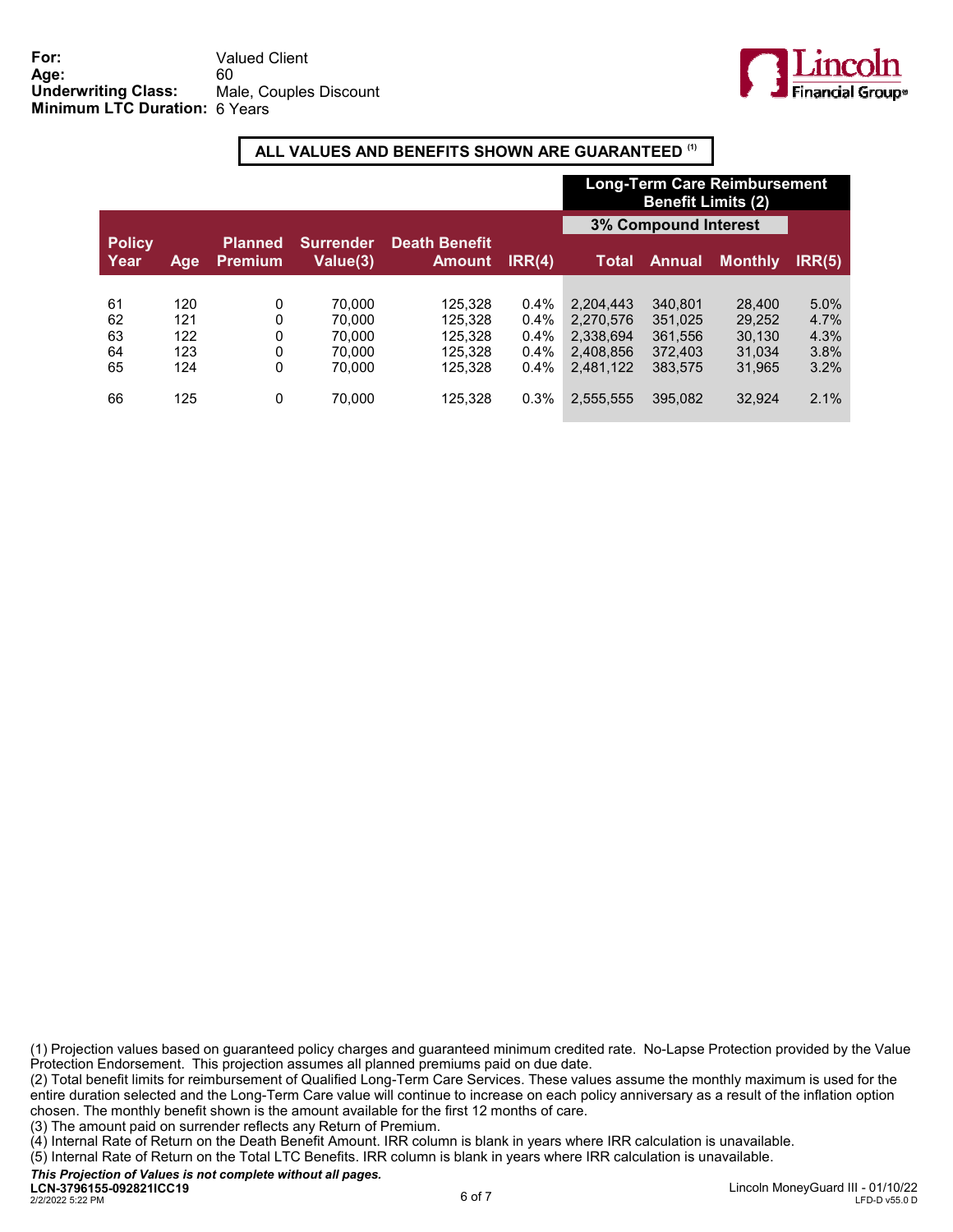

# Tax Status

The Lincoln *MoneyGuard*® III Death Benefit is generally received by the beneficiary income tax-free under Section 101(a) (1) of the Internal Revenue Code (IRC) and the Long-Term Care benefits paid are not taxed as income under IRC Section 104(a) (3). The owner will pay no current income taxes on interest earnings credited to the policy's Gross Cash Value.

Based on our understanding of applicable law, the projected policy is a Modified Endowment Contract (MEC) as defined in section 7702A of the Internal Revenue Code. Distributions from a MEC may be subject to income tax, and an additional 10% federal income tax penalty applies to taxable distributions received before the policy owner reaches age 59 1/2.

The Pension Protection Act of 2006 (PPA) changed the tax treatment of your MoneyGuard policy effective January 1, 2010. Based on our understanding and analysis of the PPA:

- Qualified Long-Term Care Rider charges will continue to be treated as distributions from your policy, but Lincoln will not report the distributions as taxable (even if your policy is a MEC).
- Qualified Long-Term Care Rider charges will reduce the investment in the contract (cost basis), but not below zero, as the charges are taken from your policy.
- Once the investment in the contract has been reduced to zero, distributions for Qualified Long-Term Care Rider charges will come from any gain in the contract (but will still not be reported as taxable distributions). You will receive a 1099R form for the charges, but the charges are not reported as taxable.

Please note that the state income tax laws in certain states may not conform to the federal income tax treatment of the Qualified Long-Term Care Rider charges described above. In such states, the charges may be treated as taxable distributions from the policy for state income tax purposes. However, the federal income tax treatment described above will continue to apply to such charges.

It is important to remember that these rider charges now and in the future impact the policy's cost basis. In the event any other financial transaction is requested, such as a request to exercise the Return of Premium Provision, the cost basis is used in determining if that transaction creates a taxable event. As previously noted, the cost basis is reduced as a result of these rider charges. Any Return of Premium Benefit paid upon full surrender of the policy is treated, for Federal income tax purposes, as being funded in part by a refund of the charges taken from the Long-Term Care Benefits Rider and in part by the value of the underlying policy. The full surrender of the policy may result in a taxable event and the owner should consult his/her personal tax advisor regarding this and other applicable tax matters.

Lincoln Financial Group® affiliates, their distributors, and their respective employees, representatives and/or insurance agents do not provide tax, accounting or legal advice. Clients should consult their own independent advisor as to any tax, accounting or legal statements made herein.

### This projection of values is neither a contract nor an offer to contract. A full description of the policy provisions and limitations is included in the policy itself and any applicable riders.

The applicant certifies the following: 1) I have received a copy of this Projection of Values, 2) I have reviewed the Modified Endowment Contract disclosure statement above and understand that the proposed plan of insurance would be a Modified Endowment Contract subject to special tax treatment, 3) I have been advised to consult with my own tax advisor regarding the tax effects of the projected policy, its valuation, as well as the potential tax impact on surrender under the Return of Premium Provision and 4) I have received a copy of an Outline of

The agent certifies the following: 1) I certify that this Projection of Values has been presented to the applicant and that I have made no statements that are inconsistent with the Projection of Values and 2) I certify that I have presented to the applicant an Outline of Coverage.

Licensed Agent/Representative: —————————————————————————Date:-

\_\_\_\_\_\_\_\_\_\_\_\_\_\_\_\_\_\_\_\_\_\_\_\_\_\_\_\_\_\_\_ \_\_\_\_\_\_\_\_\_\_\_\_\_\_\_\_\_\_

2/2/2022 5:22 PM This Projection of Values is not complete without all pages.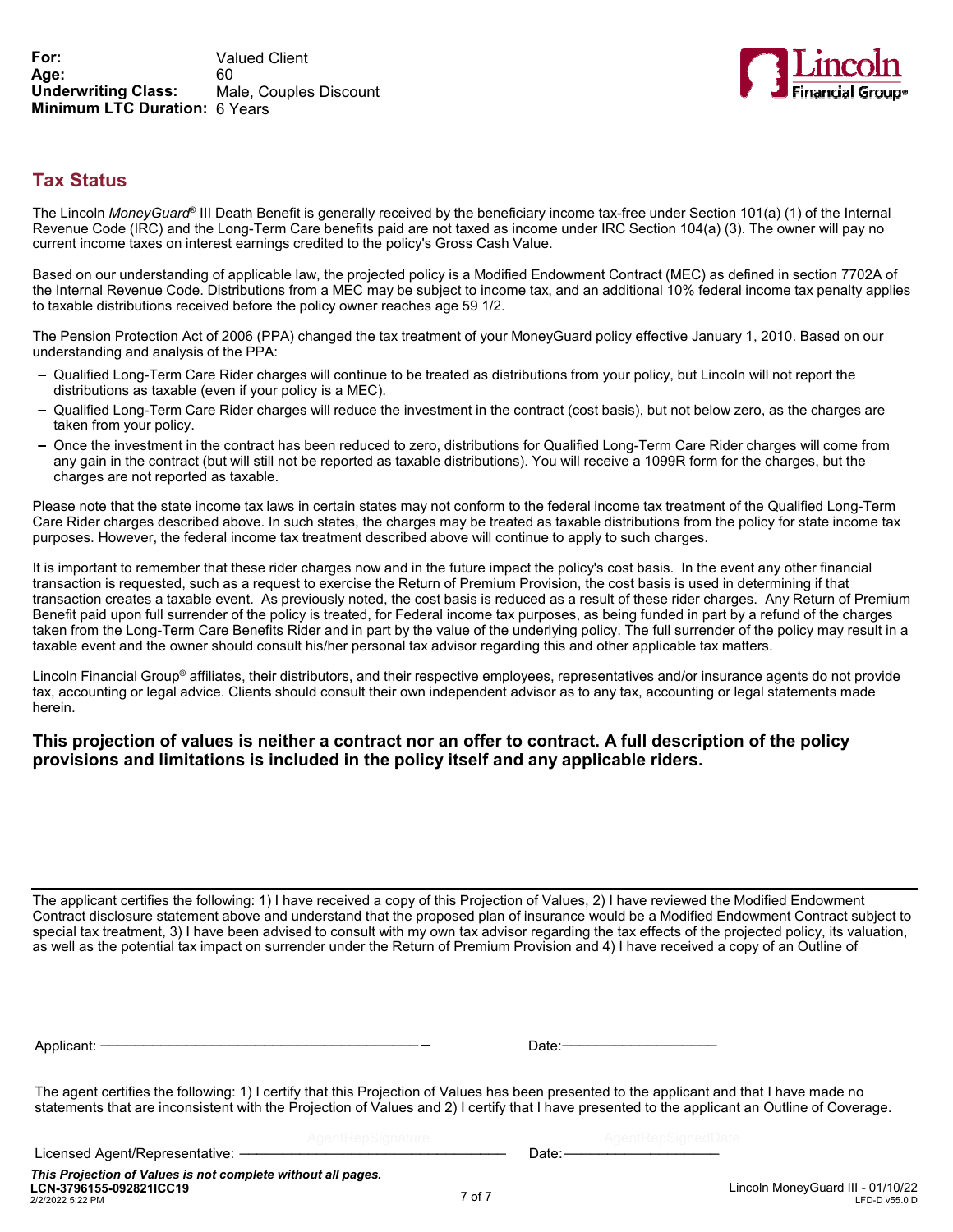# New Business Data

The following are all initial values and do not reflect any future changes.

Sub-Plan Code: Name: Valued Client Age: 60<br>Underwriting Class: Couples Discount Underwriting Class: Employee Version: Death Benefit Option: Level<br>MEC: Yes Initial Specified Amount: \$125,328 Planned Premium: \$100,000 Payment Mode: Annual Internal Exchange: External Exchange: Business ID: Lump Sum Deposit: Solve Type: Face Solve Months Backdated: Increase premiums by missed modal premiums selected:

Product: MoneyGuard<sup>®</sup> III (2021) - 01/10/22<br>Sub-Plan Code: 611022 Gender: Male Endorsement: MEC: Yes Changes:

|                                     | THE TUILUMING ALE AIL INITIAL VALUES AND TO HUL FENECT ANY TURNED CHANGES. |                             | .             |
|-------------------------------------|----------------------------------------------------------------------------|-----------------------------|---------------|
| Product:<br>Sub-Plan Code:<br>Name: | MoneyGuard® III (2021) - 01/10/22<br>011022<br><b>Valued Client</b>        | LTCBR:<br>Inflation Option: | 6 Years<br>3% |
| State:                              | ME.                                                                        | <b>Value Protection</b>     | <b>Basic</b>  |
| Gender:                             | Male                                                                       | Endorsement:                |               |
| Age:                                | 60                                                                         |                             |               |
| <b>Underwriting Class:</b>          | <b>Couples Discount</b>                                                    | Terminal Illness Rider:     | Yes           |
| <b>Employee Version:</b>            |                                                                            |                             |               |
| Death Benefit Option:               | Level                                                                      | <b>Planned Policy</b>       | No            |
| MEC:                                | <b>Yes</b>                                                                 | Changes:                    |               |
| Initial Specified Amount:           | \$125,328                                                                  |                             |               |
| Planned Premium:                    | \$100,000                                                                  | Living Well                 | Yes           |
| Payment Mode:                       | Annual                                                                     | Endorsement:                |               |
| Internal Exchange:                  |                                                                            |                             |               |
| External Exchange:                  |                                                                            | <b>Business ID:</b>         |               |
|                                     | ^^                                                                         |                             |               |

| TOtal<br>Year Premiums     |         |
|----------------------------|---------|
| 1 100.000.00 Softwar<br>0. | $LFD-D$ |

Total

0 LFD-D v55.0 D e version: 2/2/2022 5:22 PM TP: 10,000.13 7P: 11,017.07 TPP: 100,000.00 CP: \$100,001.30 Monthly NLP: \$1,028.26 VPET: \$123,391.20

# You must include the New Business Data Sheet when submitting the Projection of Values to the Home Office.

## APPLICATION PART 1 INFORMATION:

The following information should be used to complete fields in the Policy Information and Billing Information sections on Page 1 of the Application.

Plan of Insurance (2a): Lincoln MoneyGuard® III Specified Amount (2b): \$125,328 Long-Term Care Benefits Rider Duration (2c): 6 Years Return of Premium (2e): Basic Other Benefits/Riders/Options (2f): Leave blank on application Premium Amount (3a): \$100,000 Premium Mode (3a): Annual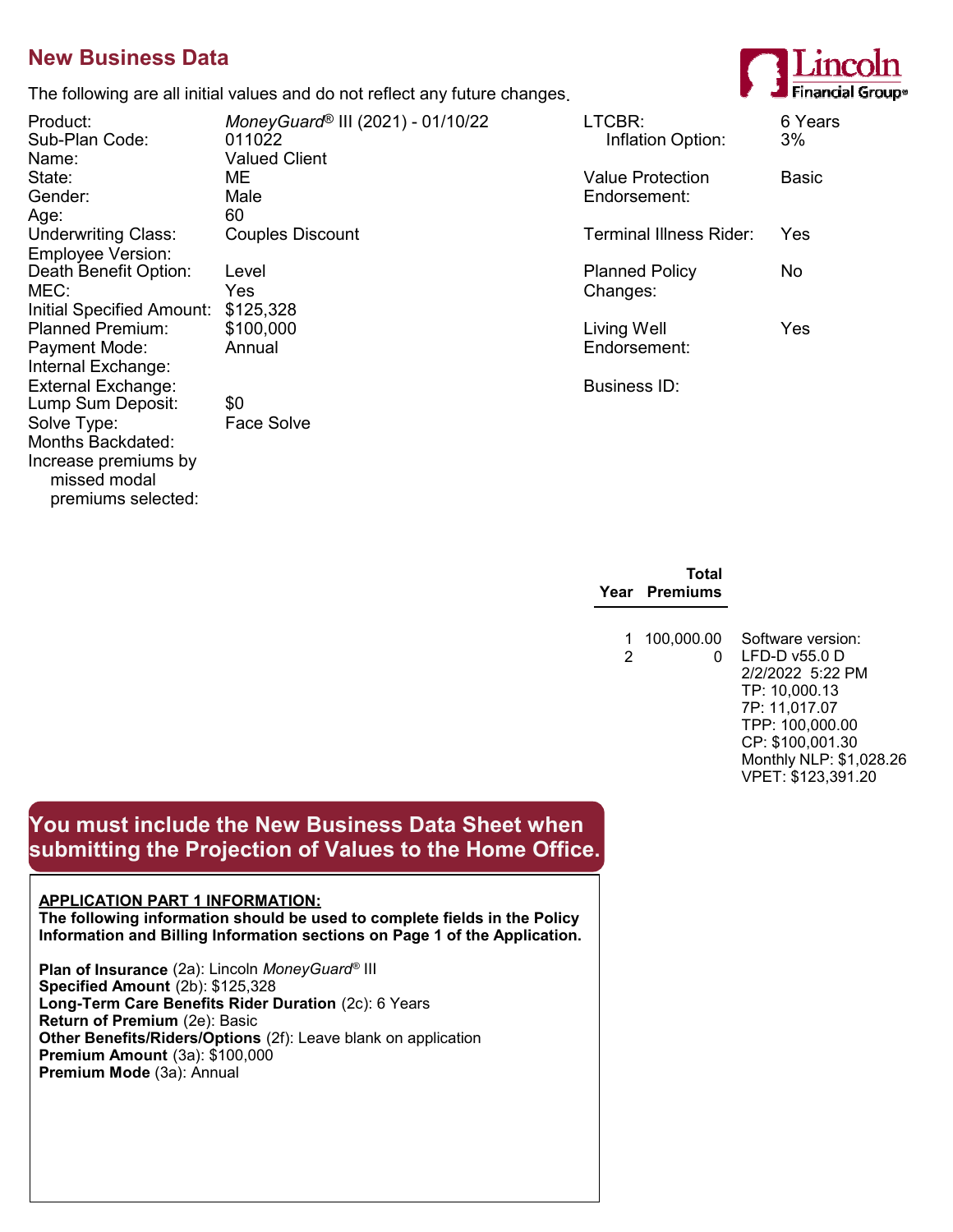# Lincoln *MoneyGuard*® III

| <b>Valued Client</b>              |
|-----------------------------------|
| 60                                |
| Male, Couples Discount            |
| Minimum LTC Duration: 6 Years     |
| LTC Inflation Option: 3% Compound |
| <b>Basic</b>                      |
|                                   |



# Premium Options

| <b>LTC Duration</b> | <b>Initial Max Monthly Benefit</b> |                      |  | <b>Initial Total LTC Benefits</b> | <b>Specified Amount</b> |
|---------------------|------------------------------------|----------------------|--|-----------------------------------|-------------------------|
| 6 Years             | \$4,820                            |                      |  | \$374,157                         | \$125,328               |
|                     | <b>Premium Options</b>             | <b>Modal Premium</b> |  | <b>Total Planned Premium</b>      |                         |
|                     | 1 Year                             | 100.000              |  | 100.000                           |                         |
|                     | 2 Years                            | 51,101               |  | 102,202                           |                         |
|                     | 3 Years                            | 34.811               |  | 104,433                           |                         |
|                     | 4 Years                            | 26,675               |  | 106,700                           |                         |
|                     | 5 Years                            | 21.799               |  | 108,995                           |                         |
|                     | 6 Years                            | 18,553               |  | 111,318                           |                         |
|                     | 7 Years                            | 16,240               |  | 113,680                           |                         |
|                     | 8 Years                            | 14.509               |  | 116.072                           |                         |
|                     | 9 Years                            | 13.166               |  | 118,494                           |                         |
|                     | 10 Years                           | 12.094               |  | 120.940                           |                         |

This is a supplemental report for Lincoln *MoneyGuard*® III which is an Individual Flexible Premium Adjustable Life (Universal Life) Insurance policy issued by The Lincoln National Life Insurance Company, Fort Wayne, IN on Policy Form ICC19-MG890 with a Long-Term Care Benefits Rider (LTCBR) on Rider Form ICC19LTCBR-890, a Terminal Illness Acceleration of Death Benefit Rider on Form ICC19TIR-891, and a Value Protection Endorsement on Form ICC19END-10534. This supplemental report is based on guaranteed elements. For a complete description of the benefits, costs, exclusions, limitations and conditions of Lincoln *MoneyGuard*® III, including other important information, please refer to the attached projection of values and Outline of Coverage. Benefits provided are subject to medical underwriting. The insurance policy, riders and endorsement have exclusions and limitations; please contact The Lincoln National Life Insurance Company for costs and complete details.

Lincoln Financial Group is the marketing name for Lincoln National Corporation and its affiliates. Affiliates are separately responsible for their own financial and contractual obligations.